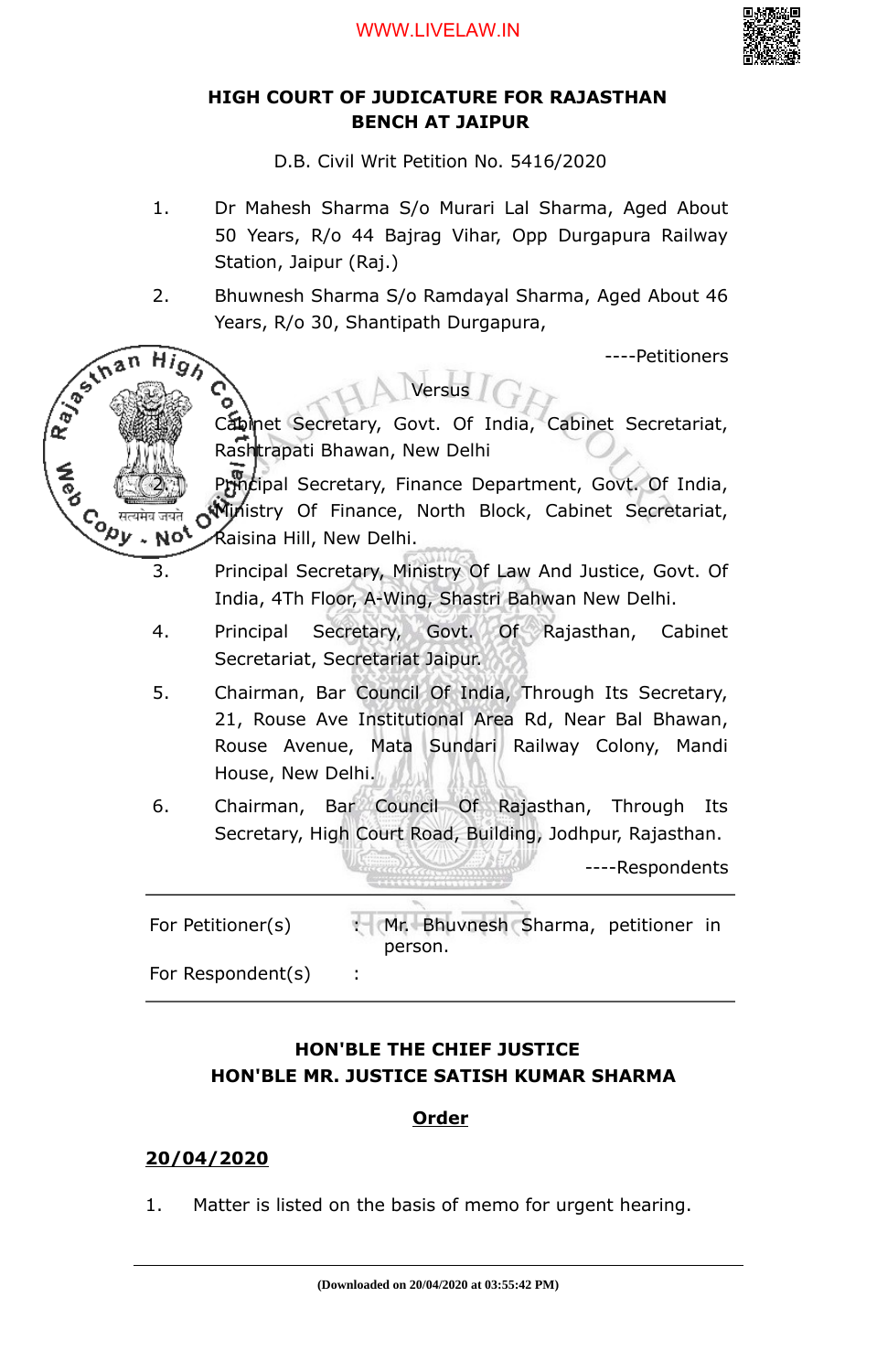2. The defects, as pointed out are ignored.

3. Heard petitioner Mr. Bhuvnesh Sharma in person. He seeks directions for financial assistance to the needy young advocates during the lockdown period imposed due to Covid-19 pandemic.

4. He has also apprised the Court that Bar Council of India has gecently issued a grant of one crore rupees to the Bar Council of Rajasthan for the purpose, but this amount is not sufficient. State Government has also been requested by the Bar Council lease the funds for the welfare of advocates but the State **Cody** ver that has not paid any heed to the issue. He has placed on record a copy of request letter sent by the Chairman, Bar Council to the Hon'ble Chief Minister, Government of Rajasthan on 26.03.2020. He has also apprised that the Bar Council of Delhi has provided a sum of Rs.5000/- to their needy members, therefore, the State Government as well as the Bar Council of India may be directed to provide sufficient funds to meet the requirements of needy and young advocates.

> 5. The Bar Council of India and Bar Council of Rajasthan are statutory bodies, which are obliged to take care of welfare of 너~니니이 their members.

> 6. To provide compensation or any financial assistance to any particular segment of the Society is a matter of policy which is to be considered by the State Government after taking into account all relevant aspects subject to resources available with them, so also by the Bar Council of Rajasthan as well as by the Bar Council of India. However, the Bar Council of Rajasthan may first consider at its own to provide necessary financial assistance